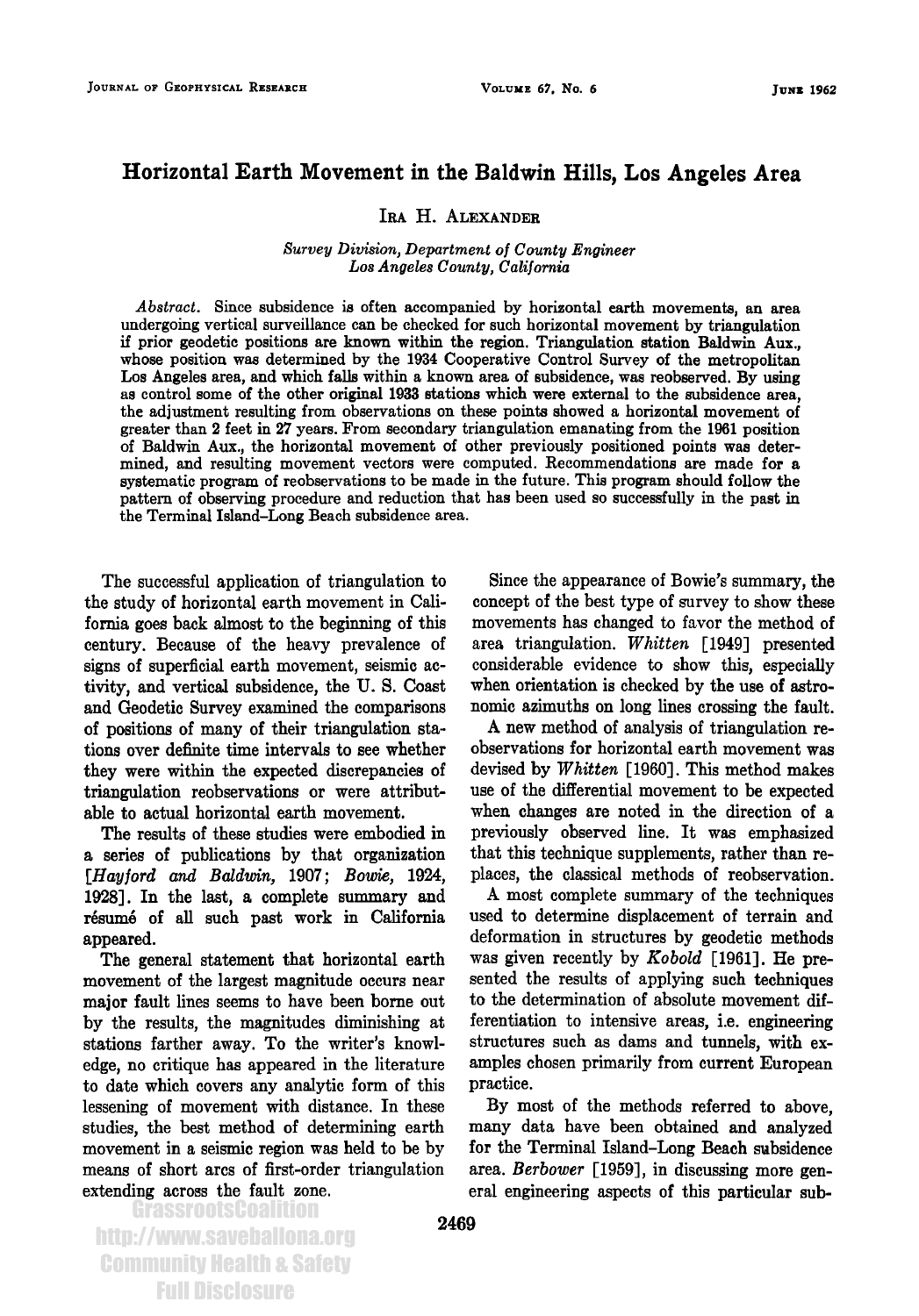

**GrassrootsCoalition** http://www.saveballona.org **Community Health & Safety Full Disclosure**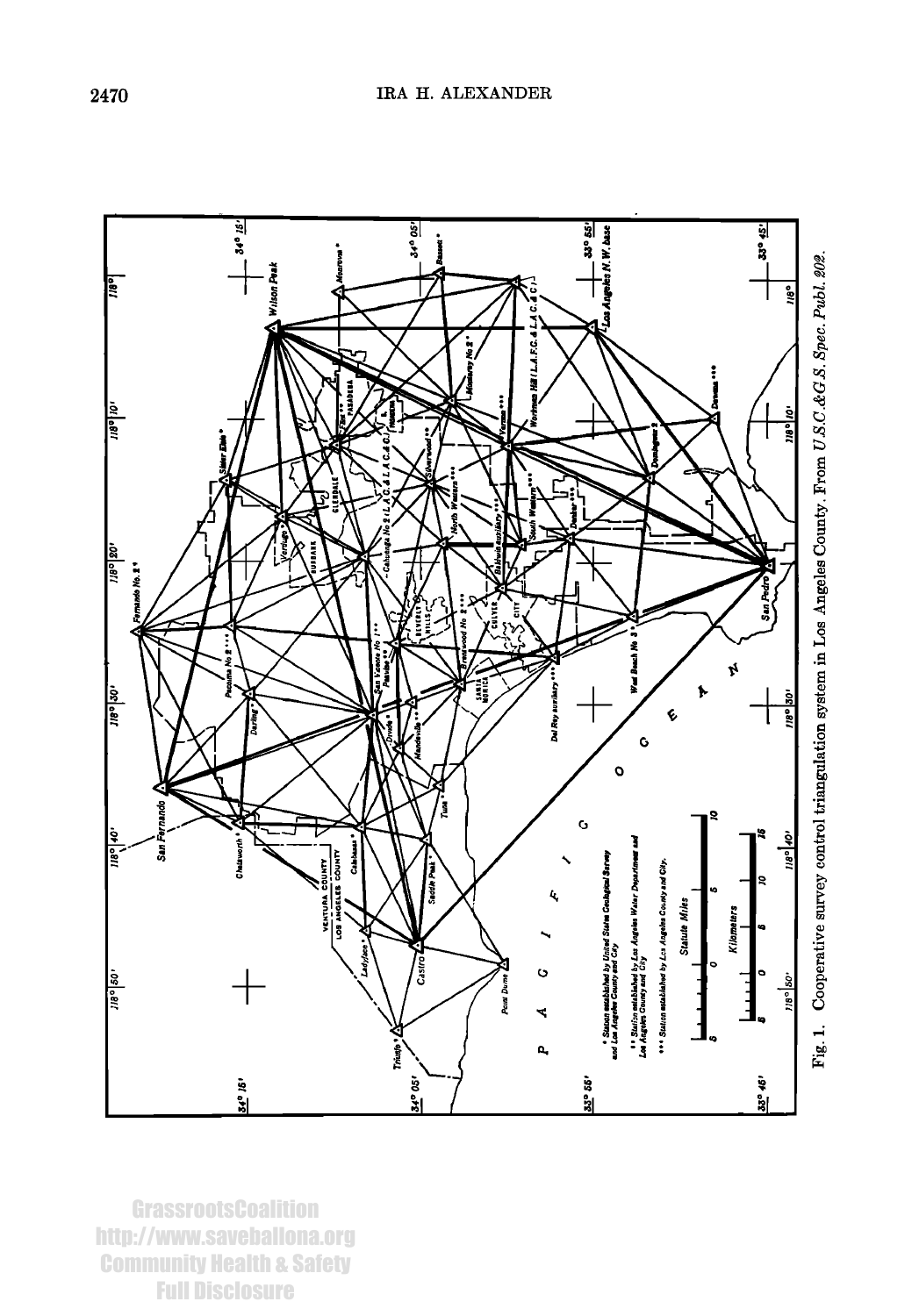



Fig. 2. Triangulation nets used for 1961 observations, and displacement vectors, Baldwin Hills area, Los Angeles County.

**GrassrootsCoalition** http://www.saveballona.org **Community Health & Safety Full Disclosure**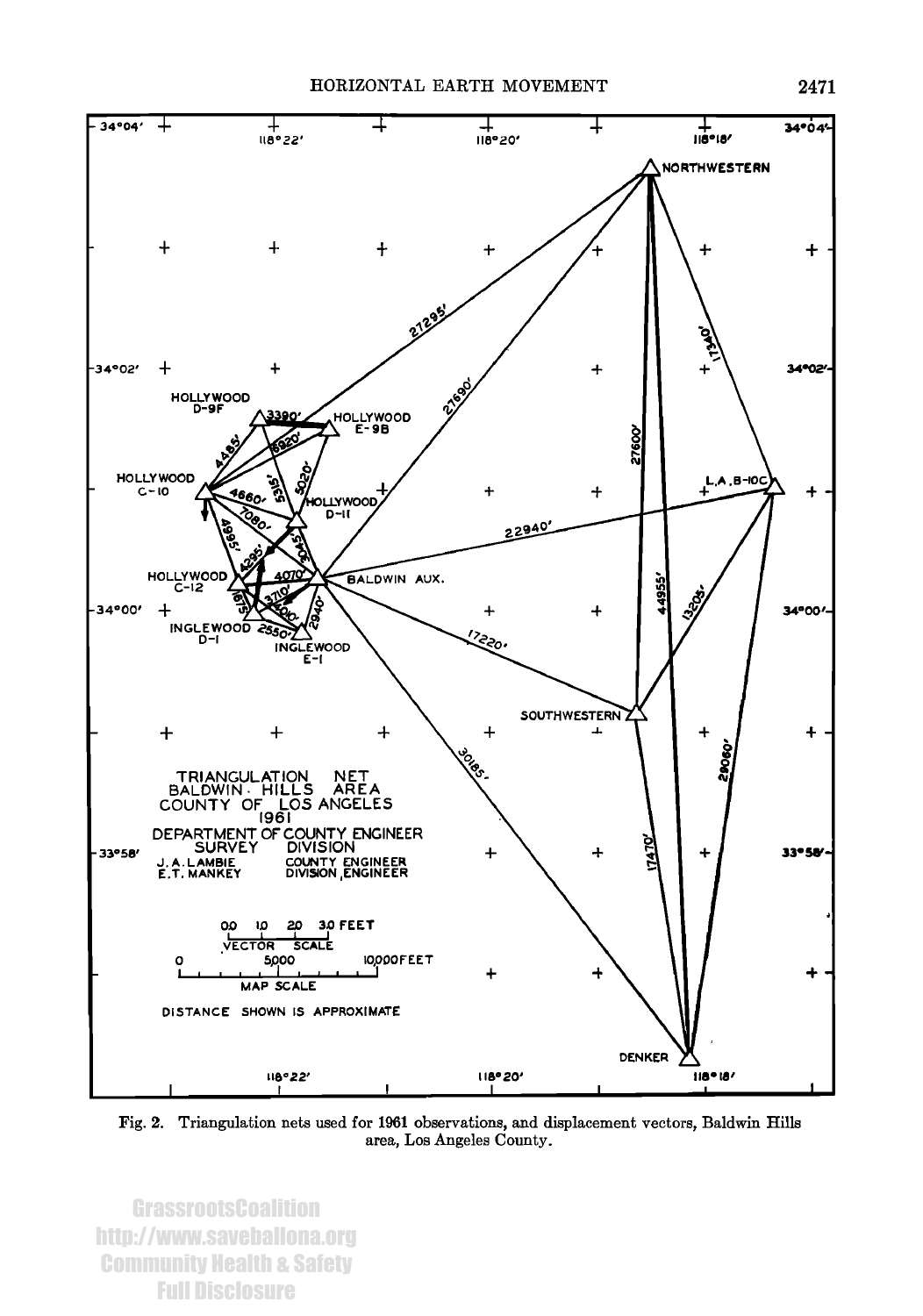| Field Work                                                 | Net.     | Primary Secondary<br><b>Net</b> |
|------------------------------------------------------------|----------|---------------------------------|
| New stations established                                   | 1        | 7                               |
| Total stations occupied                                    | 5        | 10                              |
| Total directions observed                                  | 20       | 36                              |
| New directions                                             | 8        | 34                              |
| Triangles                                                  |          |                                 |
| Total number of triangles                                  | 6        | 13                              |
| Average closure of<br>triangle, sec*<br>Maximum closure of | 1.18     | 1.60                            |
| triangles, sec*                                            | 2.26     | 3.71                            |
| Triangles with plus                                        |          |                                 |
| closures                                                   | 1        | 5                               |
| Triangles with minus                                       |          |                                 |
| closures                                                   | 5        | 7 (one flat)                    |
| Mean error of an angle,                                    |          |                                 |
| sec                                                        | 0.78     | 1.16                            |
| Concluded triangles                                        | 0        | 0                               |
| <b>Condition Equations</b>                                 |          |                                 |
| Angle                                                      | 3        | 10                              |
| Side                                                       | 0        | 3                               |
| Length                                                     | $\bf{2}$ | 1                               |
|                                                            |          |                                 |
| Total                                                      | 5        | 14                              |
| Average correction, sec                                    | 0.44     | 0.43                            |
| Maximum correction, sec<br>Probable error of               | 0.75     | 1.58                            |
| observed direction, sec                                    | 0.42     | 0.60                            |

**TABLE 1. Triangulation Statistics** 

**\* Because of poor visibility and lack of time, it was necessary to accept closures that were not within first-order standards.** 

**sidenee problem, showed the results of triangulation reobservations up to 1954. Application of these data to geology was presented by Gilluly and Grant [1949]. The Department of County Engineer, Los Angeles County, the Department of Public Works, City of Los Angeles, the Long Beach Harbor Department, and the City Engineer, City of Long Beach, have cooperatively studied this area since 1937. The last year of reobservation by this group was 1958. It is anticipated that in 1962 the program will be resumed.** 

**Because of the general acceptance of the resuits of the Terminal Island-Long Beach surveys, other areas in which subsidence was superficially evident were put under intensive study. One such was the Baldwin Hills region, an area where vertical subsidence had been noted for many years. There, the Los Angeles Department of Water and Power had planned** 

http://www.saveballona.org Community Health & Safety Full Disclosure

**and built a large reservoir. A thorough and continuous series of reports prepared under the direction of Hayes [1943, 1947, 1951, 1955, 1959] show the considerable leveling done to record vertical movement in that area. A few traverse ties were made, but, because they stayed within the area, only relative horizontal movement was disclosed.** 

**By 1960 sufficient building activity in the area had made it imperative that horizontal movement, as well as vertical subsidence, be determined. Various superficial evidences of movement, such as cracks and slipping, implied that such movement was continuing.** 

**The Survey Division of the Department of County Engineer made a reconnaissance of the area, and selected station Baldwin Aux. to be the key point of the study. Not only did it lie well within the area but its history was that of possessing aclassic geodetic pedigree--namely, its position had been determined by first-order triangulation methods almost 27 years before, when the entire Los Angeles coastal plain was included in the large cooperative survey project performed by Los Angeles County, Los Angeles City, and the Los Angeles Department of Water and Power. This project, referred to as the 38 Station Net, provided valuable control to the Los Angeles area. By referring to the sketch (Fig. 1) it may be seen that Northwestern, Southwestern, and Denker were all stations which were intervisible with Baldwin Aux.** 

**Northwestern is at the top of a ten-story office building in the vicinity of Wilshire Boulevard and Western Avenue; Southwestern is at the top of a large 310-foot-high gas holder at Western and Slauson avenues. They are the termini of a taped base line approximately 28,000 feet long. The probable error of the measured base in 1934 was 1 part in 2,900,000. The probable error of the projected base was 1 part in 1,520,000. As will be shown in subsequent discussion, good use was made of known data concerning this length.** 

**Before the triangulation scheme is discussed, a short review of some of the desirable criteria for triangulation comparisons to ensure stability of external stations is in order. As expressed by Whirten [1960]:** 

**The problem of measuring small horizontal movements on the surface of the earth in areas of seismic activity has generally been solved by re-**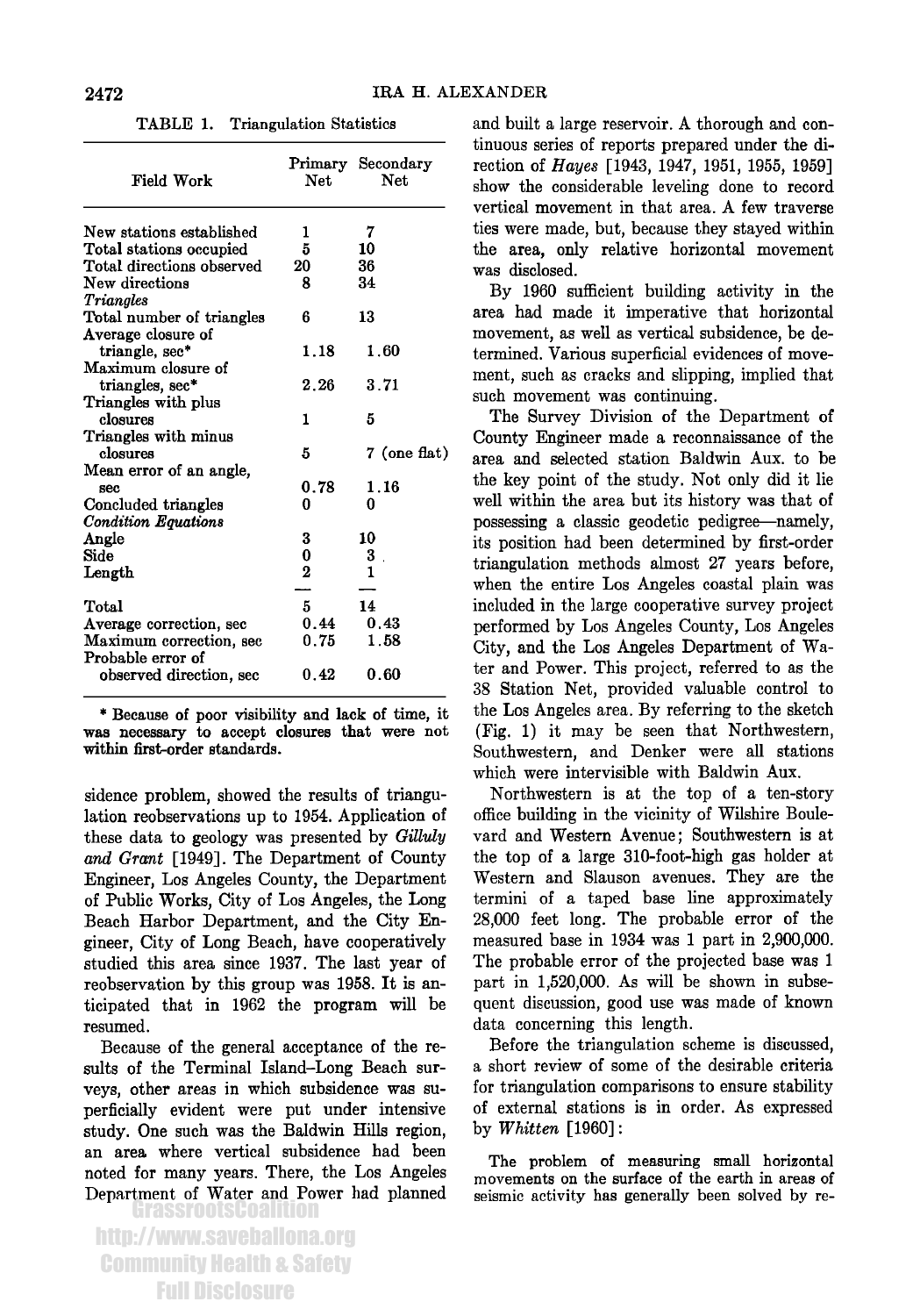|                               | Displacement Vector Period of    |                 |                        |
|-------------------------------|----------------------------------|-----------------|------------------------|
| Station                       | Bearing                          | Distance,<br>ft | $Com-$<br>parison      |
| Hollywood                     |                                  |                 |                        |
| $C-10$                        | $7^{\circ} 16' W$                | 0.95            | 1936–1961              |
| Hollywood                     |                                  |                 |                        |
| $D-11$                        | $8\;49^{\circ}13'W$              | 1.64            | 1936-1961              |
| Inglewood D-1<br>Baldwin Aux. | N 11°33'E<br>$8.64^{\circ}29'$ W | 1.85<br>2.21    | 1936–1961<br>1934–1961 |

 $\mathbf{1}$ 

**TABLE 2. Tabulation of Horizontal Earth Movement** 

**TABLE 3. Comparison of Adjusted Spherical Angles** 

| Station                   | <b>Adjusted Spherical Angles</b>              | Differ-<br>ence                                            |  |
|---------------------------|-----------------------------------------------|------------------------------------------------------------|--|
|                           | 1934                                          | 1961                                                       |  |
| Baldwin<br>Aux.<br>North- |                                               | $75^{\circ}$ 18' 23.50" $75^{\circ}$ 17' 55.90" $-27.60$ " |  |
|                           | western 37° 06' 50.75" 37° 06' 58.35" + 7.60" |                                                            |  |
| South-                    | western 67° 34' 45.85" 67° 35' 05.85" +20.00" |                                                            |  |

**observing a triangulation network. If there have been changes, the difference in the observations will indicate the magnitude of the movement. Because of the complexity and interlocking characteristics of a triangulation network, the usual practice for calculating these shifts of position has been to compute geographic coordinates of the points for each set of observations and then to compare the coordinates. There is always the chance that limitations imposed by inevitable errors of observation or weaknesses in the network itself may produce accumulated effects that exceed any conceivable ground movement. Also a stable base line must always be available as a reference for the network. Any small shift in one of the reference points can product fictitious shifts of position.** 

**To subject a base line to geodetic scrutiny calls for (1) a check on length and (2) a check on rotation. To check the rotation of the line Northwestern-Southwestern, the directions to Northwestern and I)enker were reobserved from Southwestern and the resultant observed angle differed by only 0.85 second from the record angle resulting from the 1934 adjustment. This is well within the limits of instrumental error, and so rotational stability of the three points, Northwestern, Southwestern, and I)enker, is**  implied in the simple use of the term.

http://www.saveballona.org Community Health & Safety Full Disclosure

**The actual adjusting was done in two parts; the first resulted in a 1961 position for station Baldwin Aux.; the second, holding this 1961 position, resulted in 1961 positions for several other points for which prior positions existed. Figure 2 shows the combined 1961 triangulation scheme.** 

**Shown in Table I are the triangulation statistics for the two adjustments.** 

**Table 2 consists of triangulation stations for which prior positions existed, and their movement vectors result from comparisons of their old positions with those determined in 1961.** 

**In the first adjustment the record positions for Northwestern, Southwestern, Denker, and L.A. B-10C were held, and Baldwin Aux. was treated as a new station. Five condition equations were involved, and two of them, being length conditions, provided a means of checking some of the record lengths. The first of these length conditions had a strength of figure of 34.3, and provided a closure between the base line Northwestern-Southwestern and the record line Southwestern-Denker of I part in 477,250 before the least-squares adjustment; after satisfaction of angle conditions this was reduced to I part in 310,000. This implies fixity of length for the line Northwestern-Southwestern. The second of these length conditions used as fixed lines Northwestern-L.A. B-10C and L.A. B-10C-Southwestern. Here the unadjusted closure was I part in 162,050; after meeting angle conditions this dropped to I part in 111,000. Strength of figure was 13.2.** 

**The apparent displacement of 2.21 feet for the 1961 position of Baldwin Aux., compared with that determined in 1934, involves the basic triangle defined by the stations Baldwin Aux., Northwestern, and Southwestern. The misclosure of this triangle in 1934 was 1.76 seconds; in 1961 it was 0.57 second. The tabulated adjusted spherical angles at these stations are shown in Table 3.** 

**By use of the approximate relationship that a displacement of I foot in 40 miles involves an angular change of I second, and taking the lengths in this triangle to be of the magnitude of 5 miles, a displacement of 2.21 feet implies angular changes of the order of 17 seconds. Upon noting the much smaller angular quantities involved in the adjustment of the triangulation, we conclude that the bulk of this angular change**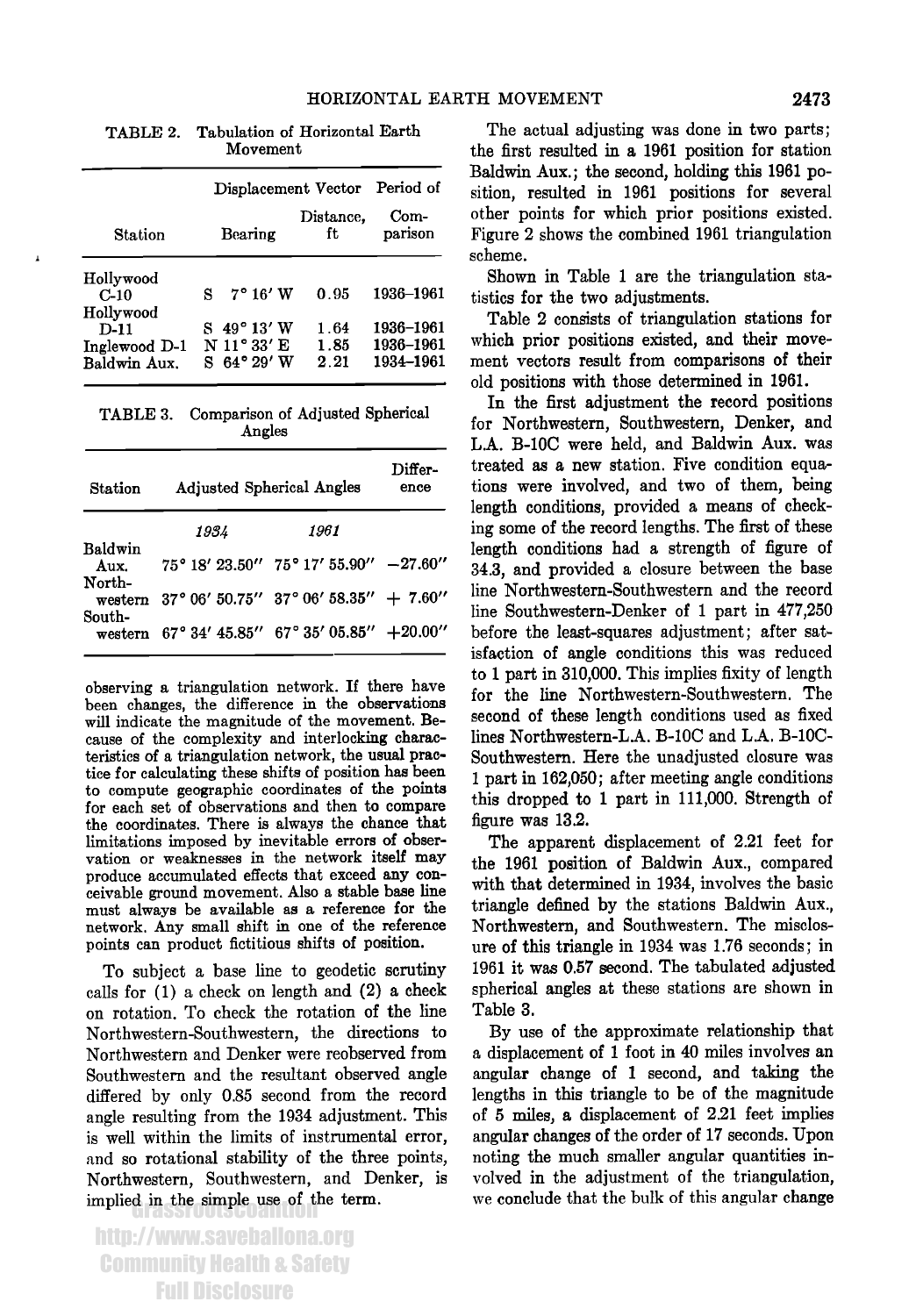**is due to actual movement of the point, and not to the small discrepancy that normally could be expected in the observation of a triangulation net.** 

**Another method of examination of this derived displacement is to consider the expression for the square of the probable error of the logarithm of a side of a figure.** 

$$
L^2 = 4/3d^2R
$$

where  $R$  is the strength of figure,  $d$  is the prob**able error of an observed direction, in seconds, and L is the probable error that would occur in the sixth decimal place of the logarithm of a side of a figure. No error is assumed in the starting base.** 

**As is known, R is independent of the accuracy with which the angles are measured; it depends entirely upon the figure chosen. Applying this to the first length condition mentioned**  previously, we find that  $L = 2.84$  for  $R = 34.3$ and  $d = 0.42$  sec. Dividing by the modulus of common logarithms,  $M = 0.4343$ , gives 1 part **in 153,000 as the probable error of a side in this length condition. Taking the longest side, Denker-Baldwin Aux, gives a probable error of about 0.20 foot. Since this side was used in computing the 1961 position of Baldwin Aux., we have another estimate of the size of discrepancy that is attributable to inherent errors of this triangulation. It should be emphasized that the assumption of no error at the starting**  base is, in some instances, of sufficient weakness **to warrant caution in the conclusions derived therefrom.** 

**For the secondary net an invar taped base was set between stations Hollywood D-9E and Hollywood E-9B to provide a more usable reference length for future reobservations and to strengthen the triangulation. The record positions of Northwestern and Baldwin Aux. (1961) were held, and Hollywood C-10, C-12, E-9F, D-11, and E-9B and Inglewood D-1 and E-1 were treated as new stations. Fourteen condition equations were involved. The length condition provided a closure between the base line Hollywood D-9B-Hollywood E-9B and the record line Baldwin Aux. (1961)-Northwestern. Although the distance angle at Baldwin Aux. is weak, the strength of figure is 54, which is ac**ceptable for first-order triangulation. Agreement **between these two lines was 1 part in 330,000 before adjustment; after satisfaction of angle and side conditions, this was reduced considerably--to 1 part in 71,000--but it still is of sufficient magnitude to disclose weaknesses in length agreement. Since first-order methods and equipment were used and conformity to checks of the conditions of rotation and fixity of length was maintained, a movement of more than 2 feet may definitely be attributed to horizontal earth movement. The fact that all the movement vectors had quite diverse directions implies, through the condition of nonparallelism, that the movement was in the Baldwin Hills area and not in the external area containing the outside control points.** 

**In the metropolitan area of Los Angeles the difficulties of geodetic field work have increased with time. Poor visibility (affecting time of reobservation and triangle closures), new obstructions to lines of sight (necessitating the use of unusually complex, eccentric stations), and destruction of existing primary triangulation stations are the leading reasons for exercising care in the selection of points for reobservation schemes.** 

**With the setting of a first set of movement vectors for this area, means now exist for the continuance of observation of earth movements. These include:** 

**1. A systematic relcveling across and around the area. (This has been done by several agencies but was not discussed in this paper.)** 

**2. A pattern of precise traverse ties to determine relative movements within the subsidence area.** 

**3. A repetition of the basic reobservations from the primary triangulation stations external to the area. To ensure a continuing effective program, intensive double-checking of reference and tie points will be necessary.** 

**4. Orientation control, if possible, by means of Laplace azimuths.** 

**Acknowledgments. The current observations were performed by the staff of John A. Lambie, County Engineer, Los Angeles County, under the direction of E. T. Mankey, Division Engineer, Survey Division.** 

**I wish to express my thanks to my co-workers in the Geodetic Section of the Survey Division for their assistance in making the necessary analysis and adjustments upon which this paper is based.**